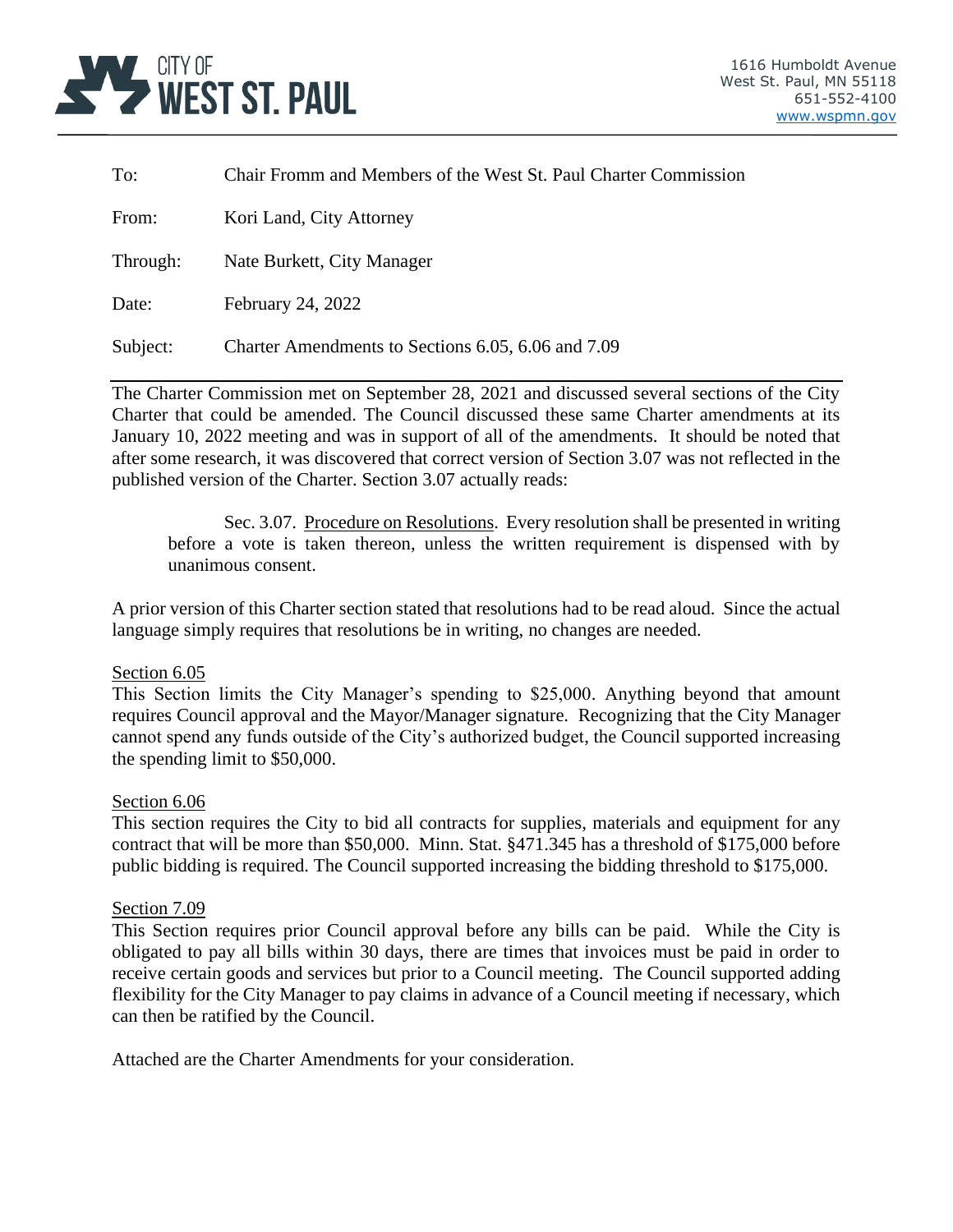## **ORDINANCE NO.** \_\_\_\_\_ **CITY OF WEST ST. PAUL DAKOTA COUNTY, MINNESOTA**

## **AN ORDINANCE AMENDING WEST ST. PAUL CHARTER SECTION 6.05 INCREASING SPENDING LIMIT OF CITY MANAGER FROM \$25,000 TO \$50,000**

The City Council of West St. Paul does ordain:

**SECTION 1. AMENDMENT**. West St. Paul City Charter VI, Section 6.05 is hereby amended as follows:

Sec. 6.05. Purchases and Contracts. The City Manager shall be the chief purchasing agent of the City. All City purchases and contracts shall be made and signed by the City Manager when the amount of the purchase or contract does not exceed  $\frac{$25,000$}{50,000}$ . All purchases and contracts that exceed  $\frac{$25,000}{$25,000}{$50,000}$  shall be approved by the Council, after the recommendation of the City Manager has first been obtained, and shall be signed by the Mayor and the City Manager on behalf of the City.

**SECTION 2. SUMMARY PUBLICATION.** Pursuant to Minnesota Statutes Section 412.191, in the case of a lengthy ordinance, a summary may be published. While a copy of the entire ordinance is available without cost at the office of the City Clerk, the following summary is approved by the City Council and shall be published in lieu of publishing the entire ordinance:

City Charter section 6.05 limits the spending limit of the City Manager to \$25,000 without Council approval. The amendment increases the limit to \$50,000.

**SECTION 3. EFFECTIVE DATE**. This Ordinance shall be in full force and effect from and after its passage and publication according to law.

Passed this \_\_\_\_\_\_ day of \_\_\_\_\_\_\_\_\_\_\_\_\_\_\_\_\_\_\_\_\_\_\_\_, 2022.

Ayes: Nays:

Attest:

David J. Napier, Mayor Nicole Tillander, City Clerk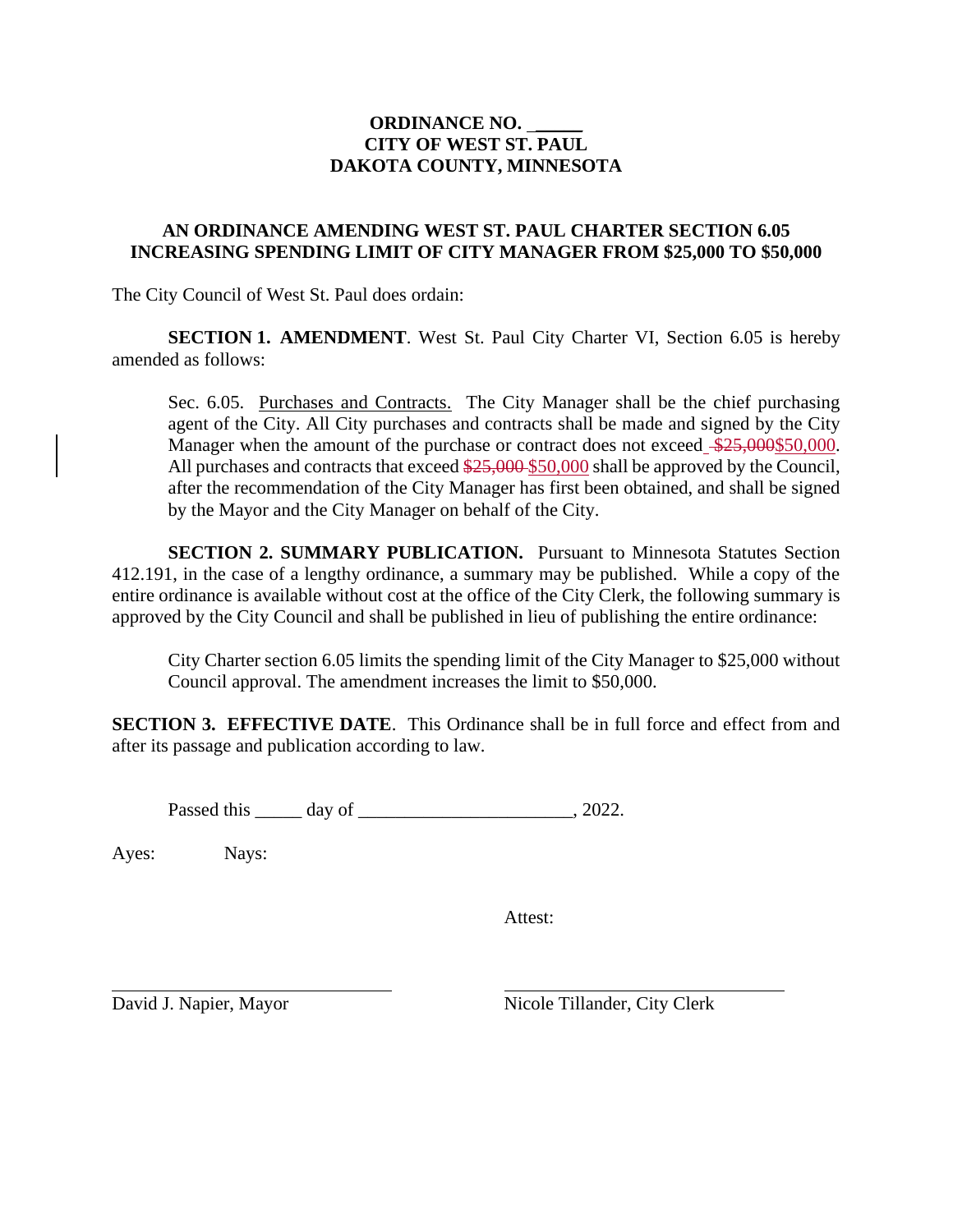## **ORDINANCE NO.** \_\_\_\_\_ **CITY OF WEST ST. PAUL DAKOTA COUNTY, MINNESOTA**

## **AN ORDINANCE AMENDING WEST ST. PAUL CHARTER SECTION 6.06 SUBD. 1 REGARDING CONTRACTS HOW LET**

The City Council of West St. Paul does ordain:

**SECTION 1. AMENDMENT**. West St. Paul City Charter Section 6.06 is hereby amended as follows:

Subd. 1. *General Rule.* For the sale or purchase of supplies, materials, equipment or the rental thereof, or the construction, alteration, repair or maintenance of real or personal property where the amount involved is more than \$50,000.00 \$175,000, unless the Council shall by emergency ordinance otherwise provide, the City Manager shall advertise for bids in such manner as may be required by law. Contracts of this magnitude shall be let only by the Council to the lowest responsible bidder after consideration of the recommendation of the City Manager. The Council shall require every bid to be accompanied by a bond or certified check in such sums and with such surety and conditioned as the Council may prescribe. The Council may however, reject any and all bids.

**SECTION 2. SUMMARY PUBLICATION.** Pursuant to Minnesota Statutes Section 412.191, in the case of a lengthy ordinance, a summary may be published. While a copy of the entire ordinance is available without cost at the office of the City Clerk, the following summary is approved by the City Council and shall be published in lieu of publishing the entire ordinance:

City Charter section 6.06 is amended to be consistent with the state law regarding public bidding.

**SECTION 3. EFFECTIVE DATE.** This Ordinance shall be in full force and effect from and after its passage and publication according to law.

Passed this day of 2022.

Ayes: Nays:

Attest:

David J. Napier, Mayor Nicole Tillander, City Clerk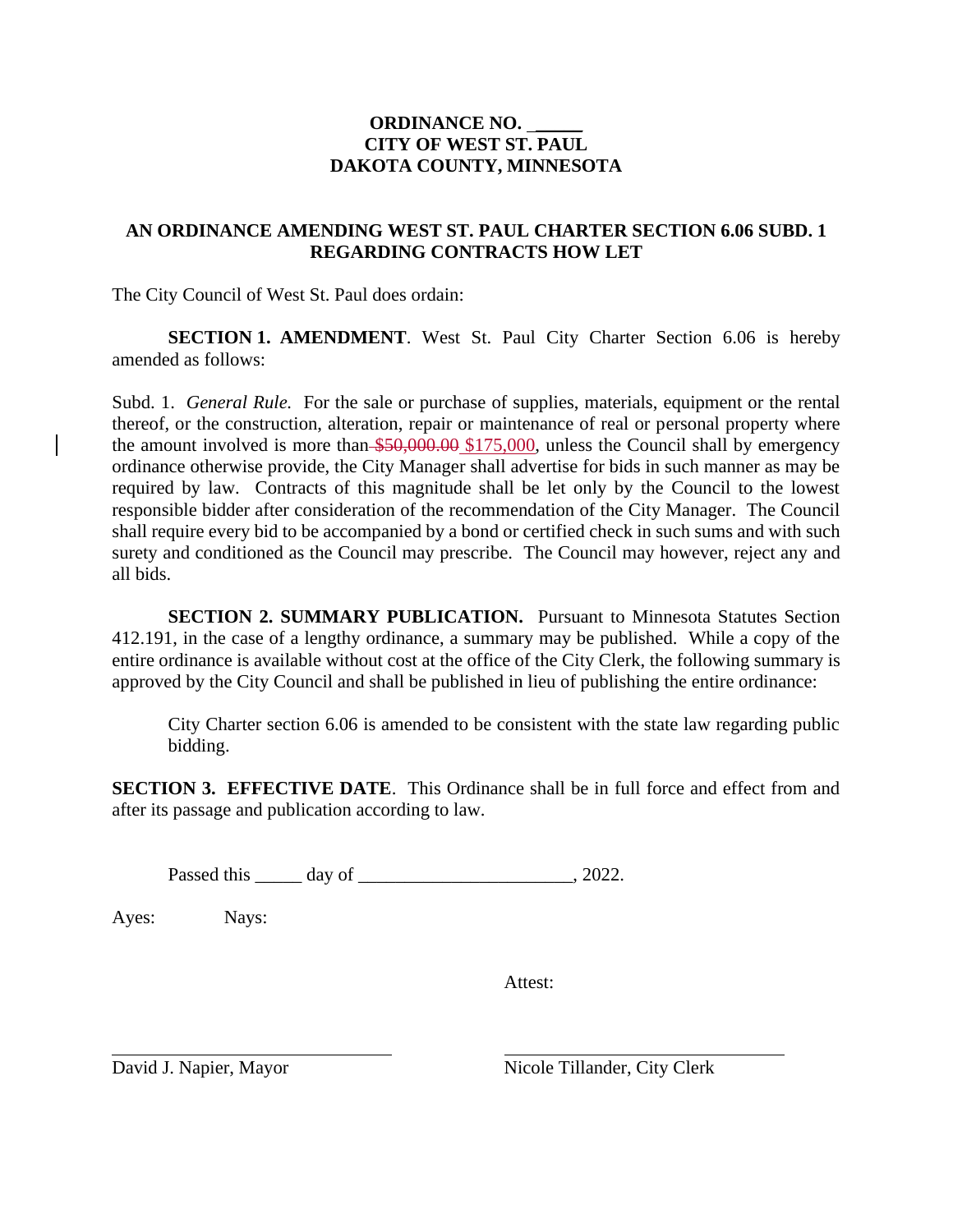# **CITY OF WEST ST. PAUL DAKOTA COUNTY, MINNESOTA ORDINANCE NO.**

## **AN ORDINANCE AMENDING WEST ST. PAUL CHARTER CHAPTER VII, SECTION 7.09 REGARDING DISBURSEMENTS: HOW MADE**

The City of West St. Paul does ordain:

**SECTION 1. AMENDMENT**. West St. Paul City Charter Section 7.09 subd. 1 is hereby amended as follows:

#### Sec. 7.09. Disbursements: How Made.

Subd. 1. All disbursements shall be made only upon the order of the City Manager or designees, who have been duly authorized by a resolution or motion of the Council in accordance with federal or state law, ordinances, or City Council resolutions and regulations, unless a disbursement must be made prior to a Council meeting, pursuant to an emergency declaration or other reasonable cause as determined by the City Manager, in which case, the disbursement may be made in advance and ratified by the Council thereafter. The City Treasurer shall issue no check upon any city funds except upon such order. In the discretion of the Council the order and check may be a single instrument. No claim against the City shall be allowed unless accompanied by either an itemized bill, or a payroll, or time sheet, each of which shall be approved and signed by a responsible city officer who vouches for the correctness and reasonableness thereof. The Council may by ordinance or resolution, make additional regulations for the safekeeping and disbursement of the City funds and shall annually adopt a resolution that authorizes an appropriate expenditure amount by designees. The Council may provide for the regular payment without specific individual authorization by the Council of salaries and wages of regular employees, laborers, and fixed charges which have previously duly and regularly incurred.

**SECTION 2. SUMMARY PUBLICATION.** Pursuant to Minnesota Statutes Section 412.191, in the case of a lengthy ordinance, a summary may be published. While a copy of the entire ordinance is available without cost at the office of the City Clerk, the following summary is approved by the City Council and shall be published in lieu of publishing the entire ordinance:

The City Charter amendment to Section 7.09 provides flexibility for the City Manager to make a payment for a City expenditure in advance of a Council meeting, when such circumstances so require it. The expenditure must be ratified by the Council.

**SECTION 3. EFFECTIVE DATE**. This ordinance shall be in full force and effect from and after its passage and publication according to law.

Passed this \_\_\_\_\_\_ day of \_\_\_\_\_\_\_\_\_\_\_\_\_\_\_\_\_\_\_\_\_\_\_\_\_\_, 2012.